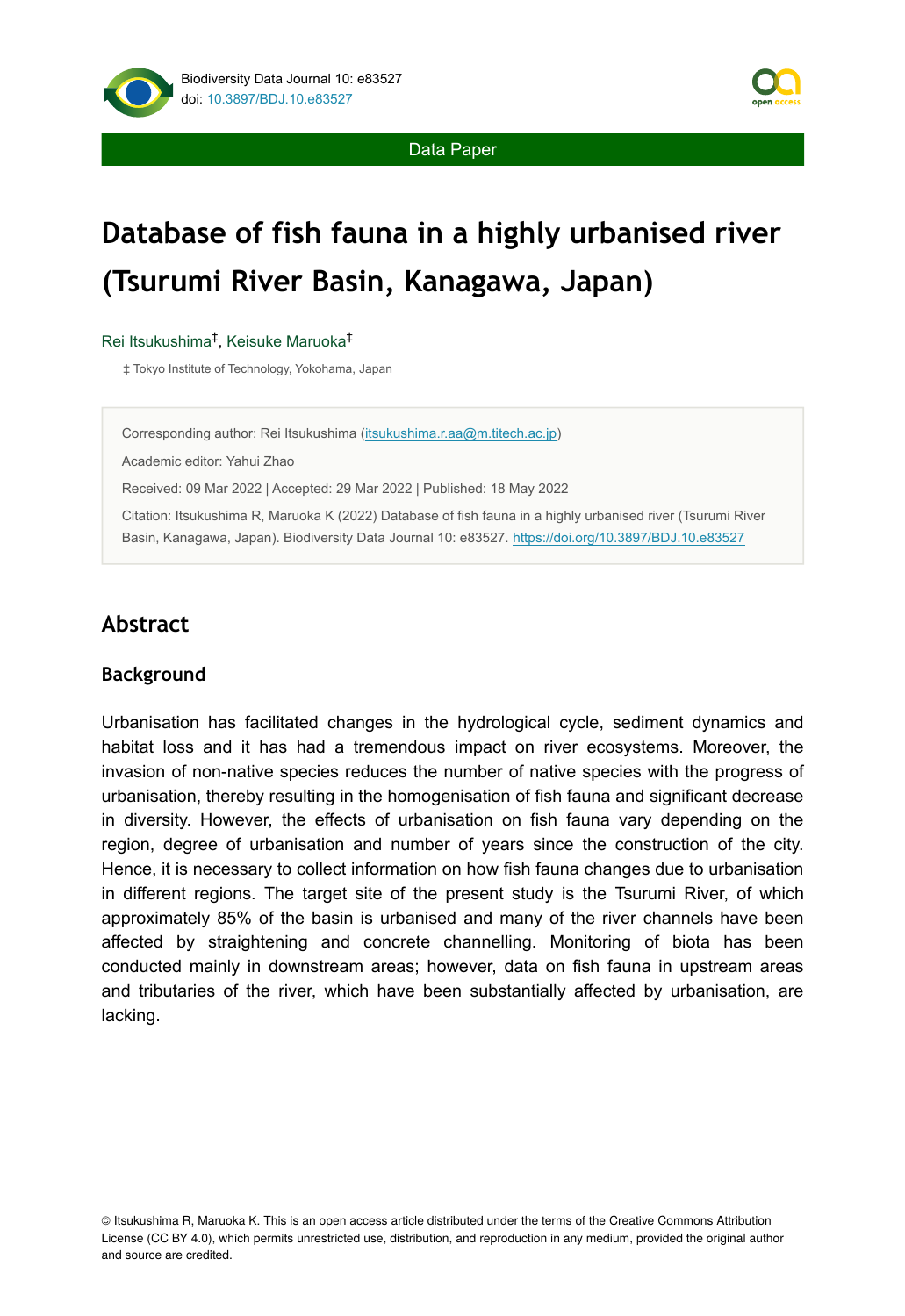#### **New information**

Surveys were conducted at 71 sites in the Tsurumi River Basin during summers and winters, focusing on river channels that have been straightened or converted to concrete channels due to urbanisation. As a result of this investigation, 10 families, 28 species and 9,335 individuals were collected. Some of the fish collected included rare species, such as *Tanakia lanceolata*, *Lefua echigonia* and *Pseudobagrus tokiensis*, indicating that, even in rivers that have been severely impacted by human activities, there are still rare indigenous species living there, albeit in limited numbers. In addition, *Misgurnus* sp. (clade B2), *Micropterus salmoides*, *Lepomis macrochirus* and *Poecilia reticulata* were confirmed to be non-native species. *Misgurnus* sp. (clade B2) was widespread; however, populations of carnivorous non-native alien species were small. The data are all accessible from the document "database\_fish\_urban\_tsurumi" ([https://ipt.pensoft.net/manage/resource?r=](https://ipt.pensoft.net/manage/resource?r=database_fish_urban_tsurumi) database fish urban tsurumi).

#### **Keywords**

urban stream, fish fauna, river channel modification, rare species, non-native species

## **Introduction**

The concentration of population from suburbs to urban areas increased rapidly in the 20th century; the global urban population was about 220 million, (14% of the total population) in 1900, whereas more than half of the total population, about 3.9 billion people, lived in urban areas in 2015 [\(Napieralski and Carvalhaes 2016\)](#page-12-0). The concentration of the population in urban areas is expected to further increase and, by 2050, it is expected to reach 6 billion or two-thirds of the total population ([UNPD \(United Nations, Population](#page-12-1) [Division\) 2014\)](#page-12-1). Infrastructure development corresponding to population growth causes major modifications in urban rivers ([Eyles 1997\)](#page-10-0). Channel modifications that occur in urban areas worldwide change flow velocity and nutrient (such as carbon and nitrogen) transport in the channel [\(Catford et al. 2007,](#page-10-1) [Wenger et al. 2009,](#page-12-2) [Beaulieu et al. 2014](#page-10-2)), habitat degradation ([Meyer et al. 2005a](#page-11-0), [Elmore and Kaushal 2008](#page-10-3)), thereby hindering the movement and dispersion of aquatic organisms [\(Meyer et al. 2005b\)](#page-11-1) and altering biota [\(Smith et al. 2009,](#page-12-3) [Neale and Moffett 2016](#page-12-4)). The physical, chemical and biological degradation of urban streams has been termed the "urban stream syndrome" ([Walsh et al.](#page-12-5) [2005](#page-12-5)). Habitat loss due to urbanisation has resulted in a decline in the species diversity of diverse taxa [\(Blair and Launer 1997,](#page-10-4) [McKinney 2002,](#page-11-2) [Kowarik 2011](#page-11-3)). Amongst them, aquatic organisms are affected by urbanisation, habitat loss due to river channel modification and the invasion of exotic species [\(Pauchard et al. 2006,](#page-12-6) [Engman and](#page-10-5) [Ramírez 2012](#page-10-5)). In general, it has been reported that, in areas where alien species have invaded and native species have declined, homogenisation of the fish fauna has occurred and diversity has been greatly reduced ([Marchetti et al. 2006](#page-11-4), [Olden et al. 2006\)](#page-12-7).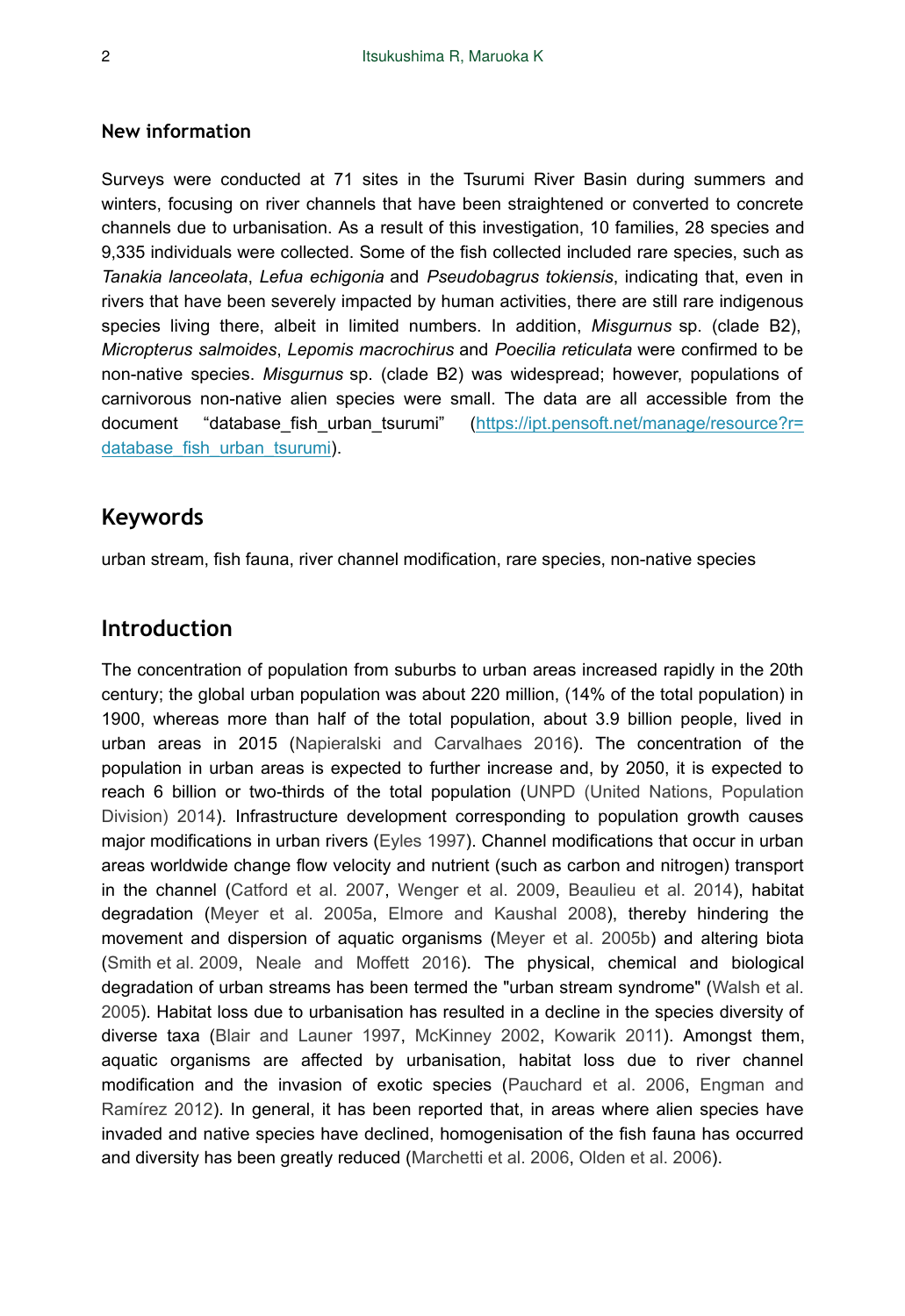In Japan, the target area of this study, urban areas have been formed in various regions since the modern era, whereas many large cities have been formed because of population influx and rapid economic growth associated with changes in industrial structure ([Fujii](#page-10-6) 1990). In the Tokyo Metropolitan Area, many river channels have been buried and the remaining channels have been affected by river channel modification and about 40% of the river channels have been straightened [\(Itsukushima and Ohtsuki 2021\)](#page-11-5). However, there are very few studies that reflect the current status of urban fish fauna or compare it with that of suburban fish fauna. One study has reported that freshwater fishes in the Tatara River, which flows through Fukuoka City, have been declining as the ratio of urban land use increases, with a particularly marked decline in *Acheilognathus* ([Onikura et al. 2006\)](#page-12-8). Nonetheless, the accumulation of basic data on fish fauna of a region is essential for river revitalisation and ecosystem conservation in urban rivers. This has been gaining momentum in recent years.

The Tsurumi River, which flows through Tokyo and Kanagawa Prefectures in Japan, has been urbanised since the 1950s and 85% of the River Basin now comprises urban areas. Monitoring of fish fauna has been conducted by the government since the 1990s, mainly in the lower reaches of the main river; however, surveys have not been conducted in tributaries of the region. These tributaries have witnessed considerable environmental changes, but information on fish fauna is presently lacking. This paper reports the results of a survey of the fish fauna of a tributary river for which information is lacking and provides important basic knowledge for environmental conservation and river revitalisation of small and medium-sized urban rivers.

## **Sampling methods**

**Study extent:** This study was conducted on the Tsurumi River, which flows through Tokyo and Kanagawa Prefectures in Japan (length of the main river channel: 43 km, Basin area: 235  $km<sup>2</sup>$ ). The Tsurumi River flows through a large metropolitan area and the land use in the Basin is approximately 85% urban and 15% forest and farmland, with overcrowded urban areas distributed throughout the Basin. The urban area ratio was approximately 10% in 1960; however, the urban area ratio was 85% and the population density reached approximately 8,000 people/km<sup>2</sup> on average in the Basin in 2002 ([Ministry of Land,](#page-11-6) [Infrastructure, Transport and Tourism 2005](#page-11-6)). The investigation of fish fauna was conducted at 71 stations in the Tsurumi River Basin (Fig. [1](#page-3-0)), mainly in environmentally-degraded tributaries where data on fish fauna have not yet been collected.

**Sampling description:** The fish survey was conducted using a pulsed DC Smith-Root Model LR-24 backpack electrofisher (Smith-Root Inc., Vancouver, WA, U.S.A.) at each habitat (rapid, run, pool, glide, slack and backwater) of the 71 stations. A hand net (40 cm wide, 2 mm mesh) was used to collect fishes paralysed by the electric current from the electroshocker. Surveys were conducted by two to three persons per site for a period of at least 30 minutes. The length of the survey section was one reach (approximately ten times the width of the river channel).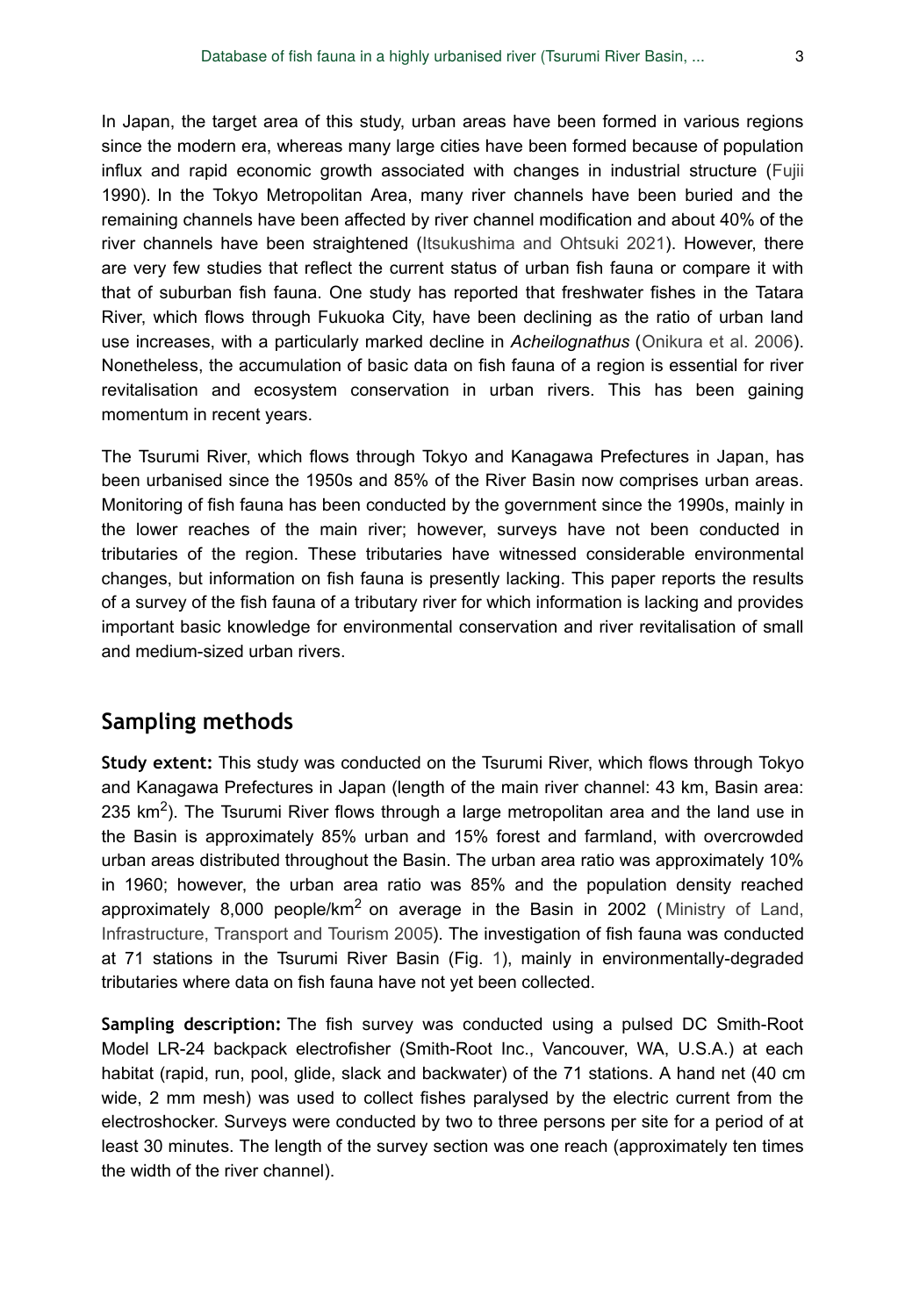<span id="page-3-0"></span>

**Step description:** In this study, we recorded occurrence data, which were identified on-site and in the laboratory according to [Kawanabe and Mizuno \(1989\)](#page-11-7) and [Seno \(2007\)](#page-12-9).

# **Geographic coverage**

**Description:** Surveys were conducted at 71 sites in the Tsurumi River Basin during summers and winters, focusing on river channels that have been straightened or converted to concrete channels due to urbanisation.

**Coordinates:** 35.4884 and 35.6095 Latitude; 139.4807 and 139.6580 Longitude.

## **Taxonomic coverage**

**Description:** A total of 10 families, 28 species and 9,335 individuals were collected from 71 stations during the summer and winter surveys (Table [1\)](#page-3-1). St. 17 and St. 52 had the highest number of species (12) and St. 54 had the highest number of individuals (679). In contrast, fish were not detected at St. 12, St.19 and St.67. The highest number of individuals found was 2,708 in *Zacco platypus*, which appeared at 45 stations.

<span id="page-3-1"></span>

| Table 1.<br>Occurrence of fish taxa in the Tsurumi River Basin represented in the dataset. |                      |              |                                     |
|--------------------------------------------------------------------------------------------|----------------------|--------------|-------------------------------------|
| Таха                                                                                       | Number of occurences | native/alien | Red List Rank (Kanagawa Prefecture) |
| Cyprinidae                                                                                 |                      |              |                                     |
| Cyprinus carpio                                                                            | 502                  | native       | Data deficient (DD)                 |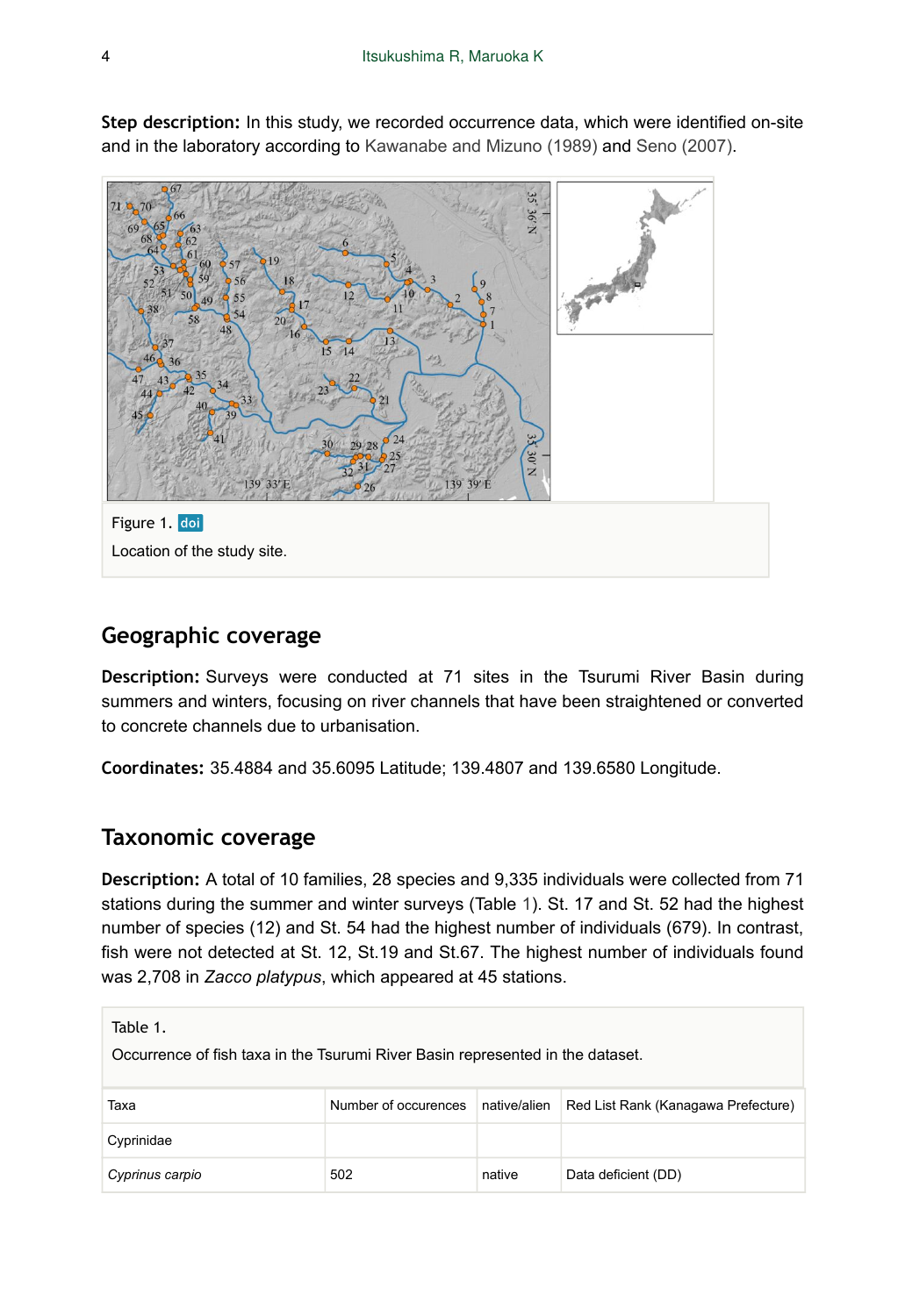| Taxa                            | Number of occurences | native/alien | Red List Rank (Kanagawa Prefecture) |
|---------------------------------|----------------------|--------------|-------------------------------------|
| Carassius auratus langsdorfii   | 35                   | native       |                                     |
| <b>Critically Endangered</b>    | 1,043                | native       | Near threatened (NT)                |
| Zacco platypus                  | 2,708                | native       |                                     |
| Pseudogobio polystictus         | 124                  | native       | Near threatened (NT)                |
| Nipponocypris temminckii        | 205                  | native       |                                     |
| Gnathopogon elongatus elongatus | 683                  | native       |                                     |
| Pungtungia herzi                | 2                    | native       |                                     |
| Pseudorasbora parva             | 32                   | native       |                                     |
| Tanakia lanceolata              | 6                    | native       | Extinct (EX)                        |
| Gobiidae                        |                      |              |                                     |
| Rhinogobius giurinus            | 1                    | native       | Near threatened (NT)                |
| Gymnogobius urotaenia           | 20                   | native       |                                     |
| Rhinogobius nagoyae             | 45                   | native       |                                     |
| Gymnogobius petschiliensis      | 317                  | native       | Near threatened (NT)                |
| Tridentiger obscurus            | 1,114                | native       |                                     |
| Rhinogobius sp.                 | 980                  | native       |                                     |
| Tridentiger brevispinis         | 122                  | native       |                                     |
| Cobitidae                       |                      |              |                                     |
| Misgurnus sp. (clade B2)        | 1,109                | alien        |                                     |
| Cobitis biwae                   | 2                    | native       | Near threatened (NT)                |
| Lefua echigonia                 | 93                   | native       | Endangered (EN)                     |
| Centrarchidae                   |                      |              |                                     |
| Micropterus salmoides           | 1                    | alien        |                                     |
| Lepomis macrochirus             | 1                    | alien        |                                     |
| Osmeridae                       |                      |              |                                     |
| Plecoglossus altivelis          | 4                    | native       |                                     |
| Bagridae                        |                      |              |                                     |
| Pseudobagrus tokiensis          | 1                    | native       | Critically endangered (CR)          |
| Poeciliidae                     |                      |              |                                     |
| Poecilia reticulata             | 1                    | alien        |                                     |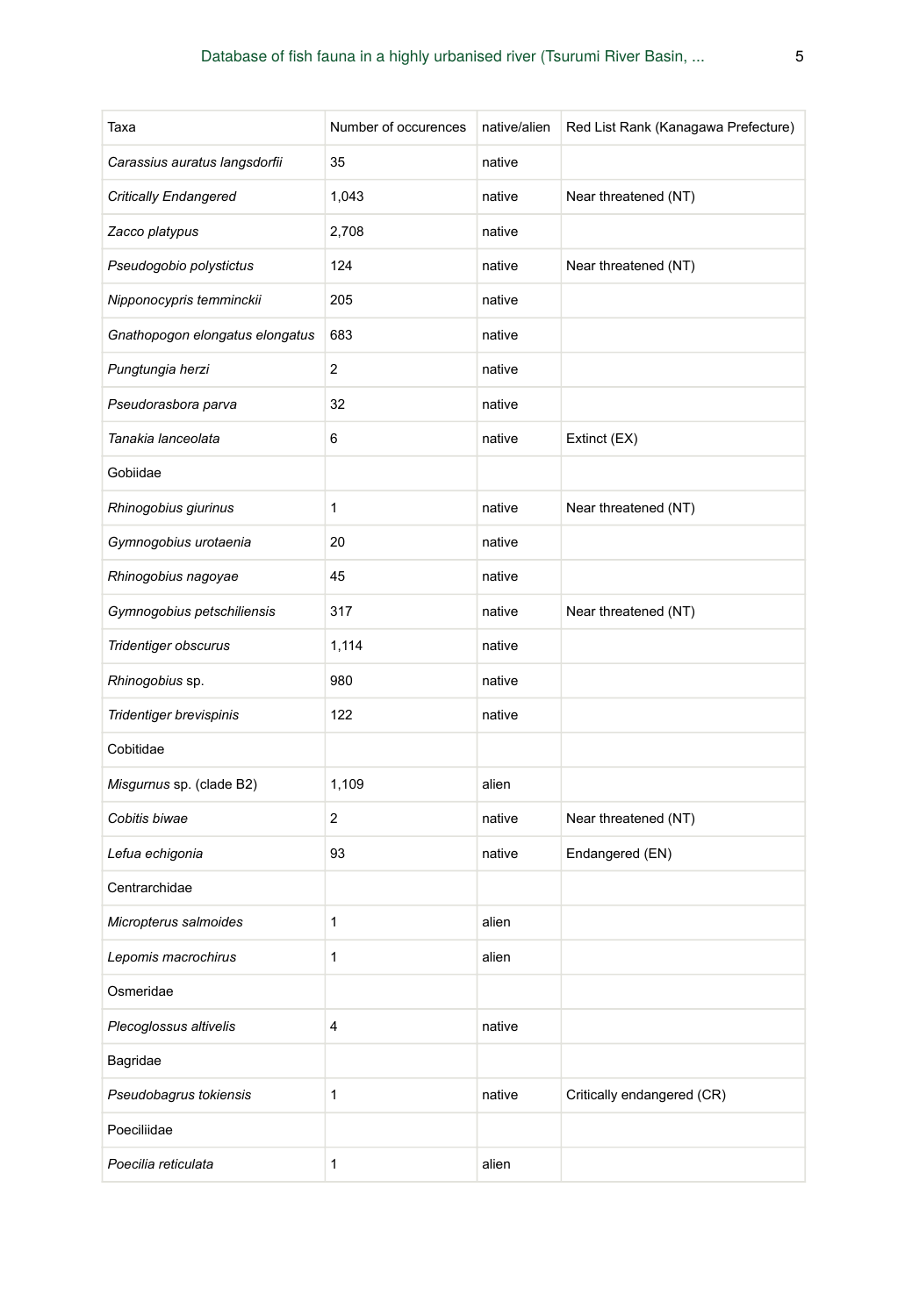| Taxa             | Number of occurences | native/alien | Red List Rank (Kanagawa Prefecture) |
|------------------|----------------------|--------------|-------------------------------------|
| Siluridae        |                      |              |                                     |
| Silurus asotus   | 18                   | native       | Noteworthy (N)                      |
| Mugilidae        |                      |              |                                     |
| Mugil cephalus   | 3                    | native       |                                     |
| Adrianichthyidae |                      |              |                                     |
| Oryzias latipes  | 163                  | native       | Critically endangered (CR)          |

The number of individuals confirmed was 5,458 (25 species) in summer and 3,877 (21 species) in winter, with more individuals being collected in winter. In particular, migratory fish, such as *Tridentiger obscurus*, were collected in large numbers during the summer. On the other hand, 119 individuals of *Pseudogobio polystictus* species were collected in winter compared to five individuals in summer and more were confirmed in winter. *Pseudobagrus tokiensis*, *Rhinogobius giurinus* and *Pseudorasbora parva* were not detected in summer, whereas *Plecoglossus altivelis*, *Poecilia reticulata*, *Cobitis biwae*, *Micropterus salmoides*, *Lepomis macrochirus*, *Mugil cephalus* and *Pungtungia herzi* were not collected during winter.

The species that were found belonged to the following orders: Cypriniformes (13 species), Perciformes (9 species), Siluriformes (2 species), Beloniformes (1 species), Cyprinodontiformes (1 species), Mugiliformes (1 species) and Osmeriformes (1 species) (Fig. [2](#page-5-0)). The families were Cyprinidae (10), Gobiidae (7), Cobitidae (3), Centrarchidae (2), Adrianichthyidae (1), Bagridae (1), Mugilidae (1), Osmeridae (1), Poeciliidae (1) and Siluridae (1) (Fig. [3\)](#page-6-0).

<span id="page-5-0"></span>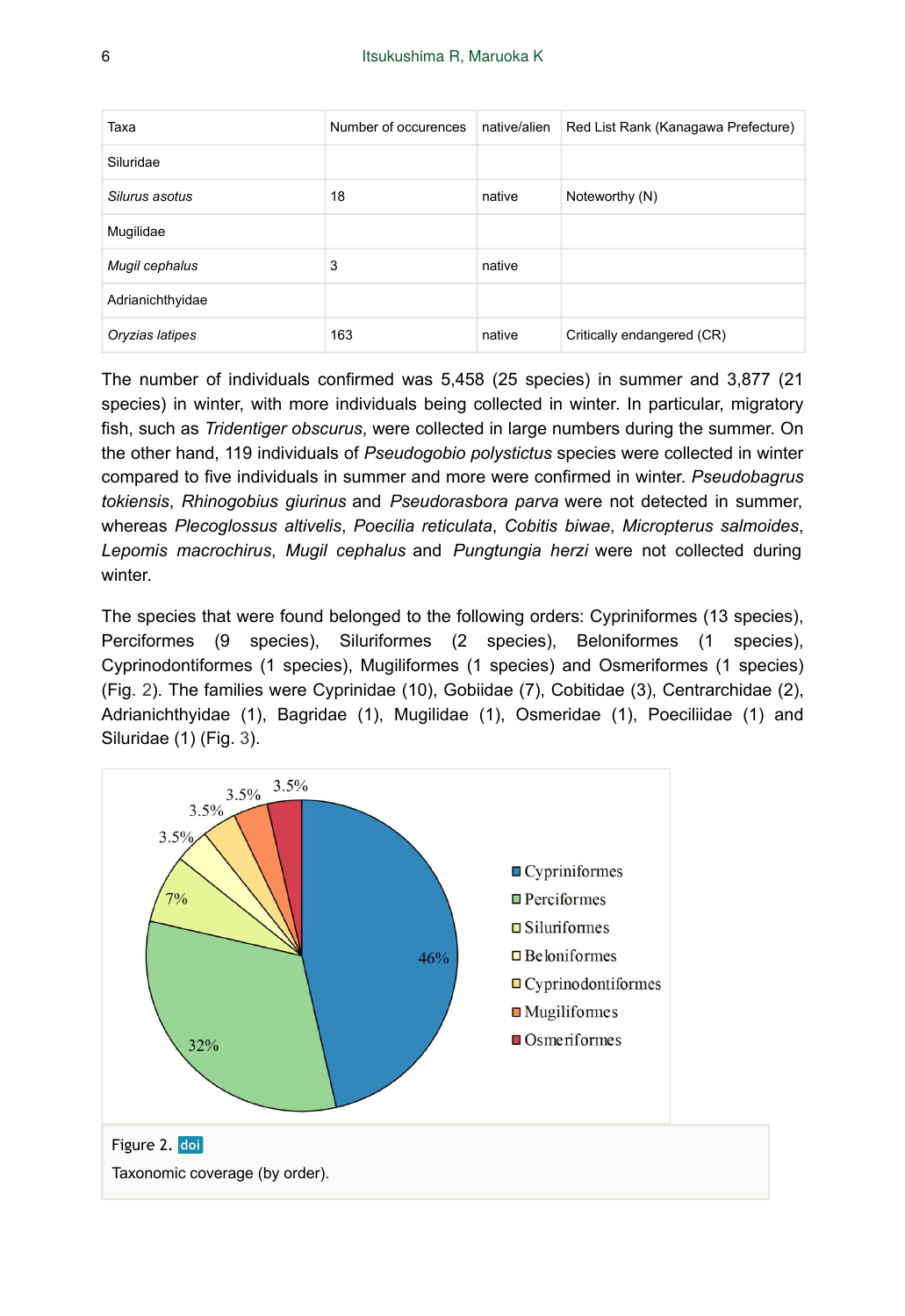<span id="page-6-0"></span>

According to the Red Data Book published by [Kanagawga Prefecture \(2006\)](#page-11-8), *Tanakia lanceolata* (Temminck & Schlegel, 1846) was determined to be extinct. *Oryzias latipes* (Temminck & Schlegel, 1846) and *Pseudobagrus tokiensis* (Döderlein, 1887) were determined to be critically endangered. *Lefua echigonia* (Jordan & Richardson, 1907) was determined to be endangered. *Rhynchocypris lagowskii steindachneri* (Dybowski, 1869), *Pseudogobio polystictus* (Tominaga & Kawase, 2019), *Rhinogobius giurinus* (Rutter, 1897), *Cobitis biwae* (Jordan & Snyder, 1901) and *Gymnogobius petschiliensis* (Rendahl, 1924) were determined to be Near Threatened (NT). *Silurus asotus* (Linnaeus 1758) was identified as N (noteworthy). In addition, *Cyprinus carpio* (Linnaeus, 1758) is listed as DD (data deficient). Amongst these species, *Pseudobagrus tokiensis*, *Oryzias latipes*, *Lefua echigonia* and *Tanakia lanceolata* were also listed in the Red Data Book of the Ministry of the Environment for the entire nation ([Ministry of the Environment 2020](#page-11-9)).

## **Usage licence**

**Usage licence:** Creative Commons Public Domain Waiver (CC-Zero)

#### **Data resources**

**Data package title:** database\_fish\_urban\_tsurumi

**Resource link:** [https://ipt.pensoft.net/manage/resource?r=database\\_fish\\_urban\\_tsurumi](https://ipt.pensoft.net/manage/resource?r=database_fish_urban_tsurumi)

**Alternative identifiers:** [https://www.gbif.org/dataset/dc878d3c-ebc2-4b95-824b-](https://www.gbif.org/dataset/dc878d3c-ebc2-4b95-824b-2209fb3f38f4)[2209fb3f38f4](https://www.gbif.org/dataset/dc878d3c-ebc2-4b95-824b-2209fb3f38f4)

**Number of data sets:** 1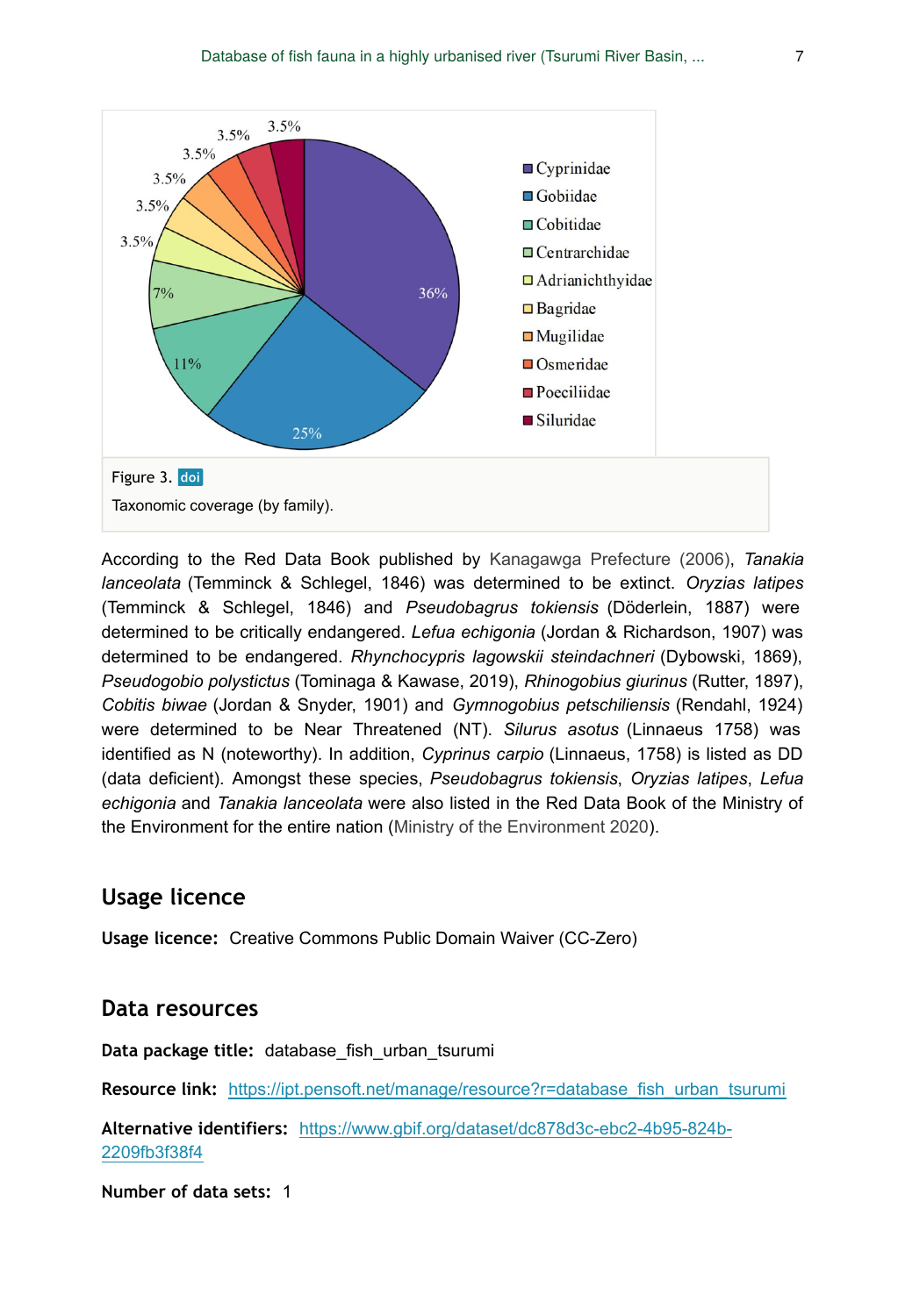#### **Data set name:** database\_fish\_urban\_tsurumi

**Description:** Surveys were conducted at 71 sites in the Tsurumi River Basin during summers and winters, focusing on river channels that have been straightened or converted to concrete channels due to urbanisation. As a result of this investigation, 10 families, 28 species and 9,335 individuals were collected ([Itsukushma and Maruoka](#page-11-10) [2022](#page-11-10)).

| Column label                  | <b>Column description</b>                                                                                                                                                    |
|-------------------------------|------------------------------------------------------------------------------------------------------------------------------------------------------------------------------|
| occurrenceID                  | An identifier for the Occurrence.                                                                                                                                            |
| basisOfRecord                 | The specific nature of the data record.                                                                                                                                      |
| samplingProtocol              | The names of, references to, or descriptions of the methods or protocols used<br>during an Event.                                                                            |
| eventDate                     | The date-time or interval during which an Event occurred.                                                                                                                    |
| scientificName                | The full scientific name.                                                                                                                                                    |
| scientificNameAuthorship      | The authorship information for the scientificName formatted according to the<br>conventions of the applicable nomenclaturalCode.                                             |
| kingdom                       | The full scientific name of the kingdom in which the taxon is classified.                                                                                                    |
| phylum                        | The full scientific name of the phylum or division in which the taxon is classified.                                                                                         |
| class                         | The full scientific name of the class in which the taxon is classified.                                                                                                      |
| order                         | The full scientific name of the order in which the taxon is classified.                                                                                                      |
| family                        | The full scientific name of the family in which the taxon is classified.                                                                                                     |
| taxonRank                     | The taxonomic rank of the most specific name in the scientificName as it appears<br>in the original record.                                                                  |
| <b>identificationRemarks</b>  | Comments or notes about the Identification.                                                                                                                                  |
| identifiedBy                  | A list (concatenated and separated) of names of people, groups or organisations<br>who assigned the Taxon to the subject.                                                    |
| recordedBy                    | A list (concatenated and separated) of the globally unique identifier for the person,<br>people, groups, or organisations responsible for recording the original Occurrence. |
| decimalLatitude               | The geographic latitude (in decimal degrees, using the spatial reference system<br>given in geodeticDatum) of the geographic centre of a Location.                           |
| decimalLongitude              | The geographic longitude (in decimal degrees, using the spatial reference system<br>given in geodeticDatum) of the geographic centre of a Location.                          |
| coordinateUncertaintyInMetres | The horizontal distance (in metres) from the given decimal Latitude and<br>decimalLongitude describing the smallest circle containing the whole of the<br>Location.          |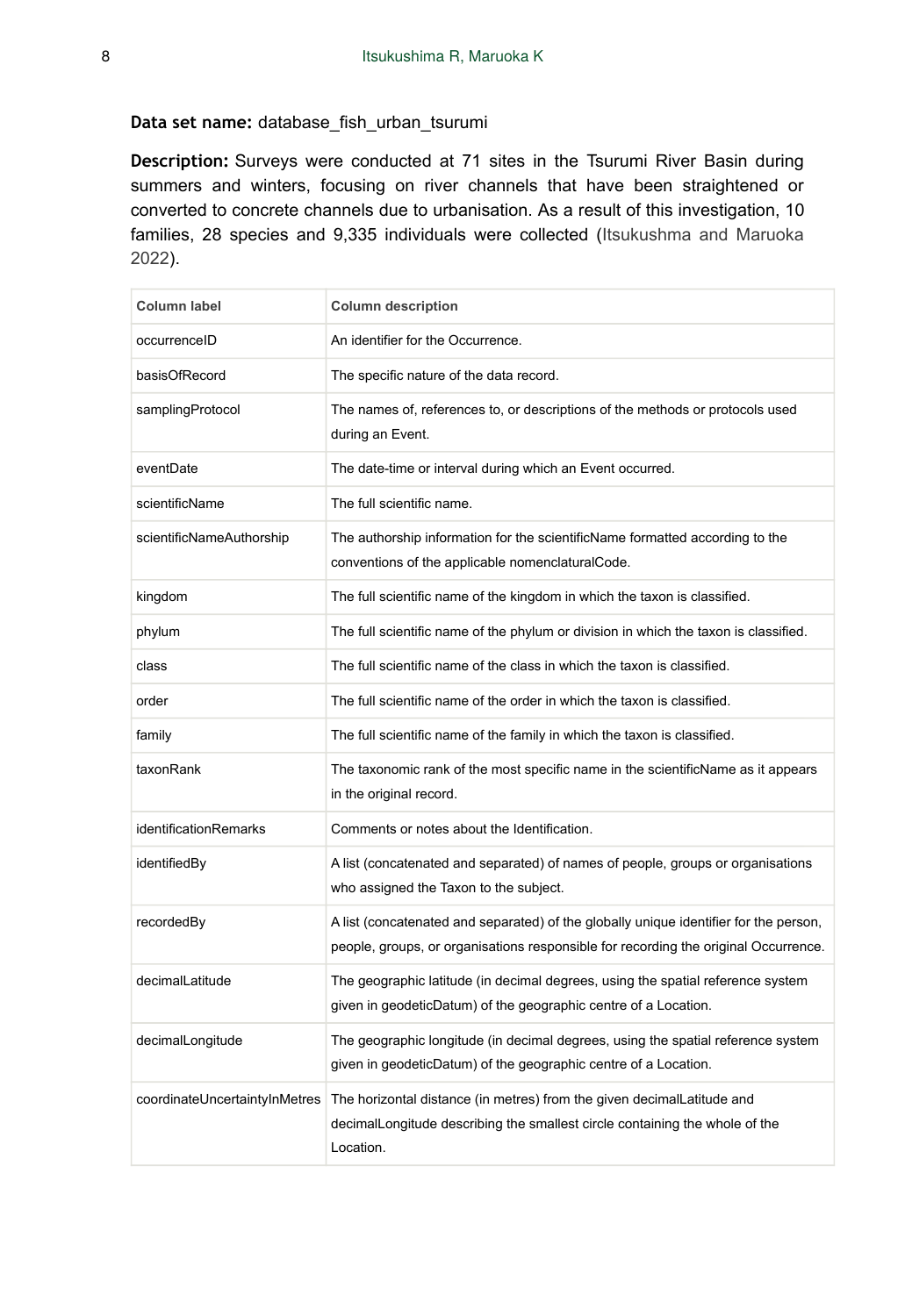| geodeticDatum       | The ellipsoid, geodetic datum or spatial reference system (SRS) upon which the<br>geographic coordinates given in decimalLatitude and decimalLongitude are based.                                                                                                                                                                                                      |
|---------------------|------------------------------------------------------------------------------------------------------------------------------------------------------------------------------------------------------------------------------------------------------------------------------------------------------------------------------------------------------------------------|
| countryCode         | The standard code for the country in which the Location occurs. Recommended<br>best practice is to use ISO 3166-1-alpha-2 country codes.                                                                                                                                                                                                                               |
| individualCount     | The number of individuals represented present at the time of the Occurrence.                                                                                                                                                                                                                                                                                           |
| occurrenceStatus    | A statement about the presence or absence of a Taxon at a Location.                                                                                                                                                                                                                                                                                                    |
| catalogNumber       | A list (concatenated and separated) of previous or alternative fully qualified<br>catalogue numbers or other human-used identifiers for the same Occurrence,<br>whether in the current or any other dataset or collection.                                                                                                                                             |
| language            | A language of the resource. Recommended best practice is to use a controlled<br>vocabulary, such as RFC 4646 [RFC4646].                                                                                                                                                                                                                                                |
| country             | The name of the country or major administrative unit in which the Location occurs.<br>Recommended best practice is to use a controlled vocabulary, such as the Getty<br>Thesaurus of Geographic Names.                                                                                                                                                                 |
| stateProvince       | The name of the next smallest administrative region than country (state, province,<br>canton, department, region etc.) in which the Location occurs.                                                                                                                                                                                                                   |
| municipality        | The full, unabbreviated name of the next smallest administrative region than<br>county (city, municipality etc.) in which the Location occurs. Do not use this term<br>for a nearby named place that does not contain the actual location.                                                                                                                             |
| locality            | The specific description of the place. Less specific geographic information can be<br>provided in other geographic terms (higherGeography, continent, country,<br>stateProvince, county, municipality, waterBody, island, islandGroup). This term may<br>contain information modified from the original to correct perceived errors or<br>standardise the description. |
| modified            | The most recent date-time on which the resource was changed. For Darwin Core,<br>recommended best practice is to use an encoding scheme, such as ISO<br>8601:2004(E).                                                                                                                                                                                                  |
| year                | The four-digit year in which the Event occurred, according to the Common Era<br>Calendar.                                                                                                                                                                                                                                                                              |
| month               | The ordinal month in which the Event occurred.                                                                                                                                                                                                                                                                                                                         |
| day                 | The integer day of the month on which the Event occurred.                                                                                                                                                                                                                                                                                                              |
| locationID          | An identifier for the set of location information (data associated with<br>dcterms: Location). May be a global unique identifier or an identifier specific to the<br>dataset.                                                                                                                                                                                          |
| informationWithheld | Additional information that exists, but that has not been shared in the given record.                                                                                                                                                                                                                                                                                  |
| dataGeneralisations | Actions taken to make the shared data less specific or complete than in its original<br>form. Suggests that alternative data of higher quality may be available on request.                                                                                                                                                                                            |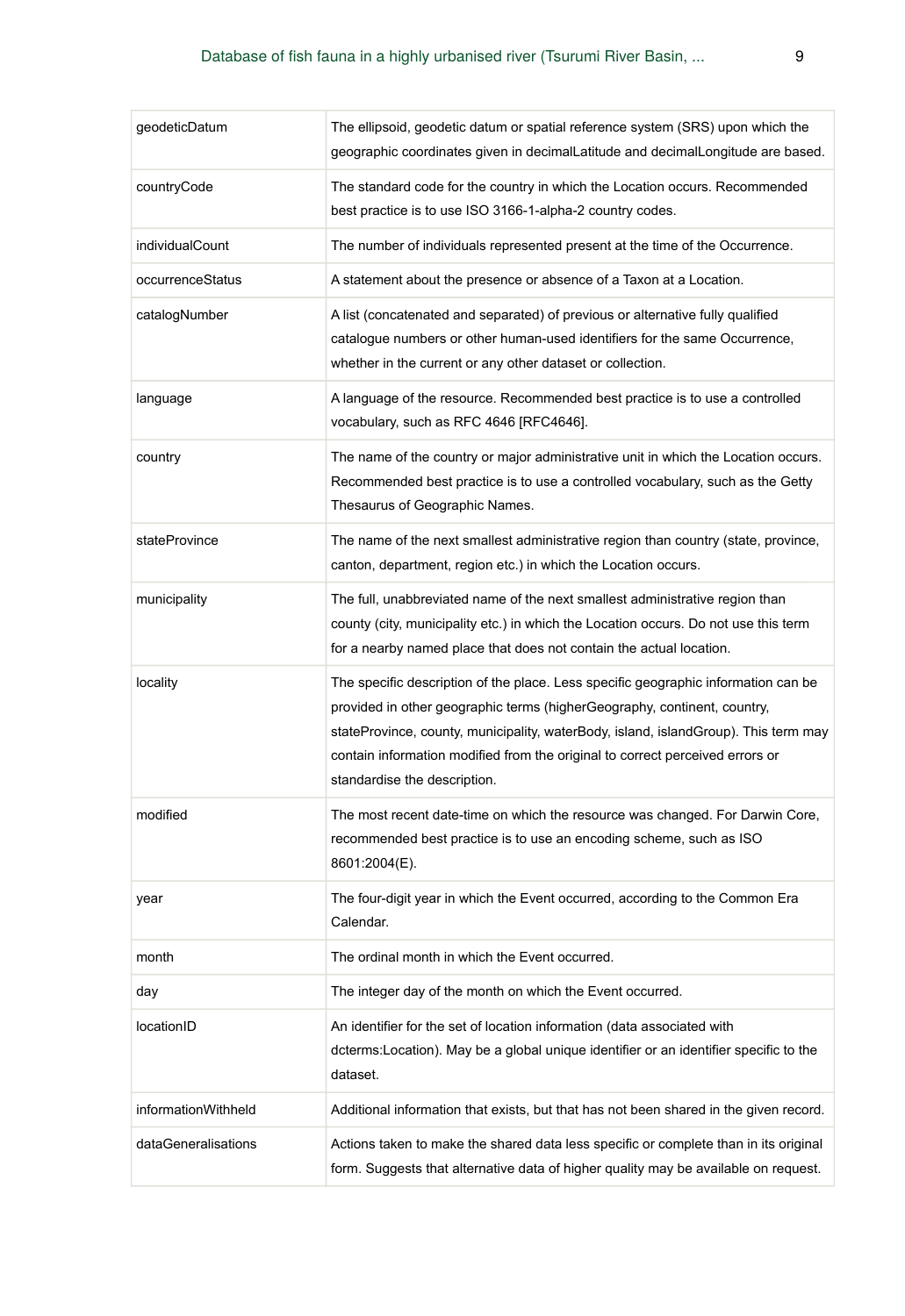## **Additional information**

As a result of this investigation, 24 native species and four alien fish species were identified from the target sites. The average number of native fish species in the Kanto Plain ecological region, to which the Tsurumi River belongs, is 32.1 [\(Itsukushima 2019\)](#page-11-11) and the survey results were lower than the average number of fish species belonging to the ecological region. Therefore, we investigated rivers that are significantly urbanised and have highly degraded habitats and the investigated rivers are relatively small to mediumsized rivers.

On the other hand, our results revealed that rare species are relatively abundant even in urban rivers that have been significantly urbanised. In particular, *Tanakia lanceolata* is thought to be extinct in the wild ([Kanagawga Prefecture 2006\)](#page-11-8) because the species has not been confirmed in recent surveys and bivalves, which serve as spawning substrates, are not collected at all ([Okitsu and Suguro 2001\)](#page-12-10). However, in this survey, six individuals were collected, even from urban rivers where channel modification has progressed. Furthermore, 93 L. *echigonia* individuals were collected from nine sites. The sites where *Lefua echigonia* were collected were characterised by their proximity to the few remaining forest areas in the Basin. These sites are also characterised by a concrete-covered channel; however, in the present study, species were often collected from the bottom leaf litter in slow flow areas. Since high water temperatures adversely affect the inhabitation of *Lefua echigonia* and the importance of riverbed environments, such as sandy mud and litter, has been pointed out [\(Ina and Kuramoto 2003,](#page-11-12) [Mitsuo et al. 2007\)](#page-11-13), it is likely that a large number of individuals of species were collected near forests, which can block sunlight and add fallen leaves and fine particles to the site. In addition, the presence of *Cyprinus carpio*, which is listed as Data Deficient in the Red Data Book of Kanagawa Prefecture, was confirmed at 25 sites and a total of 502 individuals were identified in the present study. However, considering the fact that continental introduced strains of *Cyprinus carpio* are widespread throughout the country ([Mabuchi et al. 2008\)](#page-11-14) and carp releases have been implemented in the targeted watershed of the present study, it is considered that the strains are not native to Japan.

The results of this survey showed that *Zacco platypus* was the most frequently collected species in both summer and winter, accounting for approximately 30% of all collected individuals and was the dominant species at many sites. *Zacco platypus* increases in river channels that have been straightened by channel modification and have many shallow run habitats [\(Higuchi et al. 1997](#page-11-15)) and this fish species has been shown to be resistant to anthropogenic impacts ([Sago and Nagai 2003\)](#page-12-11). The dominance of this species in this study, where many of the investigation sites were environmentally degraded, supports the results of previous studies.

In general, urbanisation causes a decrease in species diversity because of the expansion of distribution areas of alien species and the subsequent loss of native species [\(Marchetti](#page-11-4) [et al. 2006,](#page-11-4) [Olden et al. 2006](#page-12-7)). However, in the present study, except for *Misgurnus* sp. (clade B2), a total of only three individuals of non-native species were collected during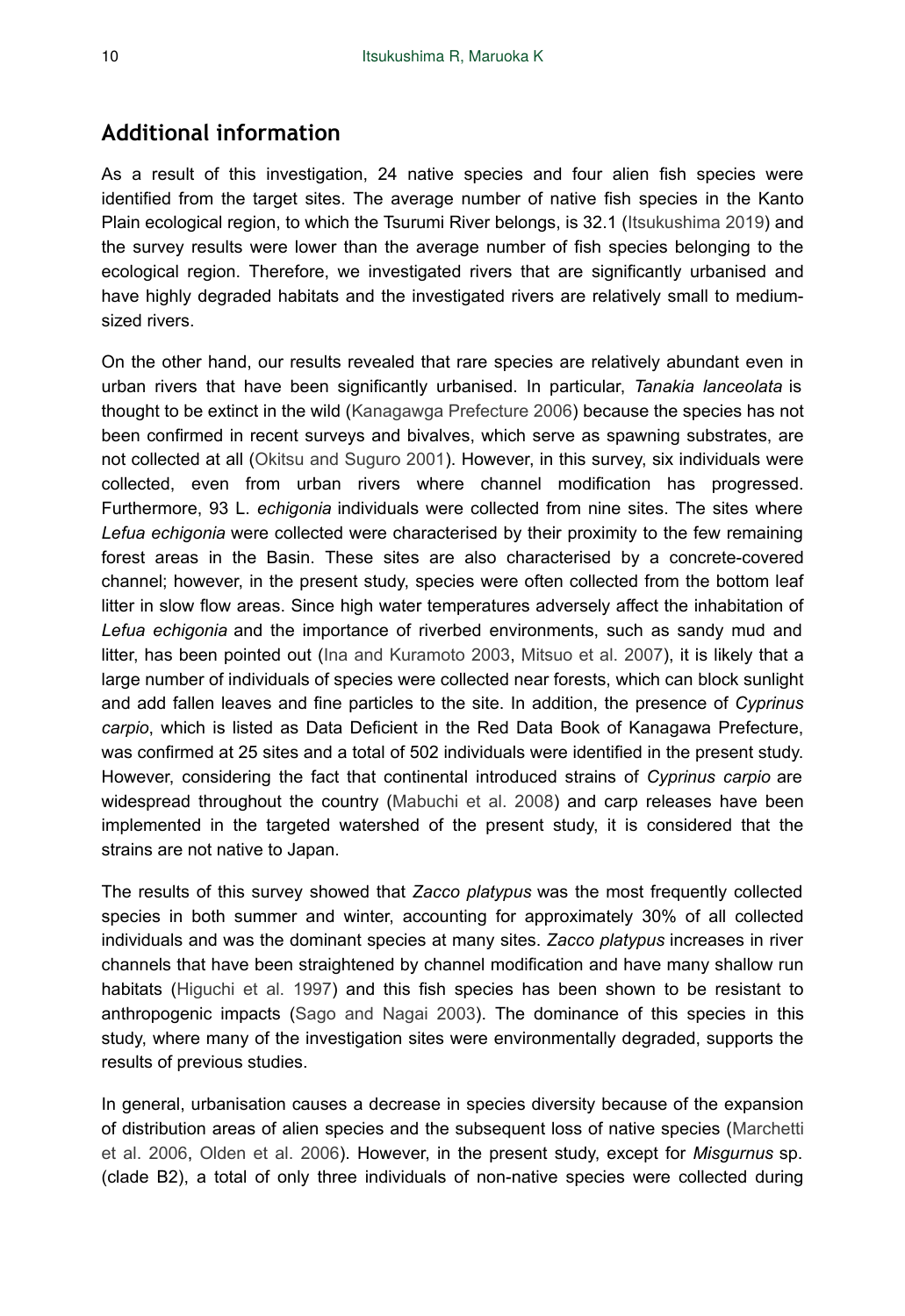summer and winter, resulting in a small number of non-native fish, although the sites were significantly affected by human activities. This may be due to the fact that the depth of the water was shallow for non-native fish species to inhabit at the sites where the environment has been substantially degraded due to channelling with concrete. Moreover, there are very few water intake weirs for agricultural use near the target stations owing to the urbanisation of the entire watershed and, therefore, a waterlogged environment, which is the main habitat of carnivorous non-native fish, such as *Micropterus salmoides* and *Lepomis macrochirus*, is absent in the region.

As a result of this survey, it was evident that a relatively large number of fish species and several rare species inhabit rivers in urban areas where the environment has been substantially degraded owing to land use changes and river modifications, such as river channelling. In addition, the spread of commonly-known alien fish has not been confirmed in urbanised rivers, with the exception of a few species. Our results suggest the importance of continuing to collect in-depth data on urban rivers with degraded environments and elucidating the actual status of fish fauna in urban rivers.

# **Acknowledgements**

This work was supported by a JSPS KAKENHI grant [grant number JP19H02250].

# **References**

- <span id="page-10-2"></span>• Beaulieu JJ, Mayer PM, Kaushal SS, Pennino MJ, Arango CP, Balz DA, Canfield TJ, Elonen CM, Fritz KM, Hill BH, Ryu H, Domingo JW (2014) Effects of urban stream burial on organic matter dynamics and reach scale nitrate retention. Biogeochemistry 121: 107‑126. <https://doi.org/10.1007/s10533-014-9971-4>
- <span id="page-10-4"></span>• Blair RB, Launer AE (1997) Butterfly diversity and human land use: Species assemblages along an urban gradient. Biological Conservation 80: 113‑125. [https://](https://doi.org/10.1016/S0006-3207(96)00056-0) [doi.org/10.1016/S0006-3207\(96\)00056-0](https://doi.org/10.1016/S0006-3207(96)00056-0)
- <span id="page-10-1"></span>Catford JA, Walsh CJ, Beardall J (2007) Catchment urbanization increases benthic microalgal biomass in streams under controlled light conditions. Aquatic Sciences 69: 511‑522. <https://doi.org/10.1007/s00027-007-0907-0>
- <span id="page-10-3"></span>• Elmore AJ, Kaushal SS (2008) Disappearing headwaters: Patterns of stream burial due to urbanization. Frontiers in Ecology and the Environment 6: 308‑312. [https://doi.org/](https://doi.org/10.1890/070101) [10.1890/070101](https://doi.org/10.1890/070101)
- <span id="page-10-5"></span>• Engman AC, Ramírez A (2012) Fish assemblage structure in urban streams of Puerto Rico: the importance of reach- and catchment-scale abiotic factors. Hydrobiologia 693: 141‑155. <https://doi.org/10.1007/s10750-012-1100-6>
- <span id="page-10-0"></span>• Eyles N (1997) Environmental Geology of urban areas. Geological Association of Canada. St. John's
- <span id="page-10-6"></span>• Fujii T (1990) Review of recent studies in the structure of the metropolitan area. Japanese Journal of Human Geography 42 (6): 522‑544. [https://doi.org/10.4200/](https://doi.org/10.4200/jjhg1948.42.522) [jjhg1948.42.522](https://doi.org/10.4200/jjhg1948.42.522)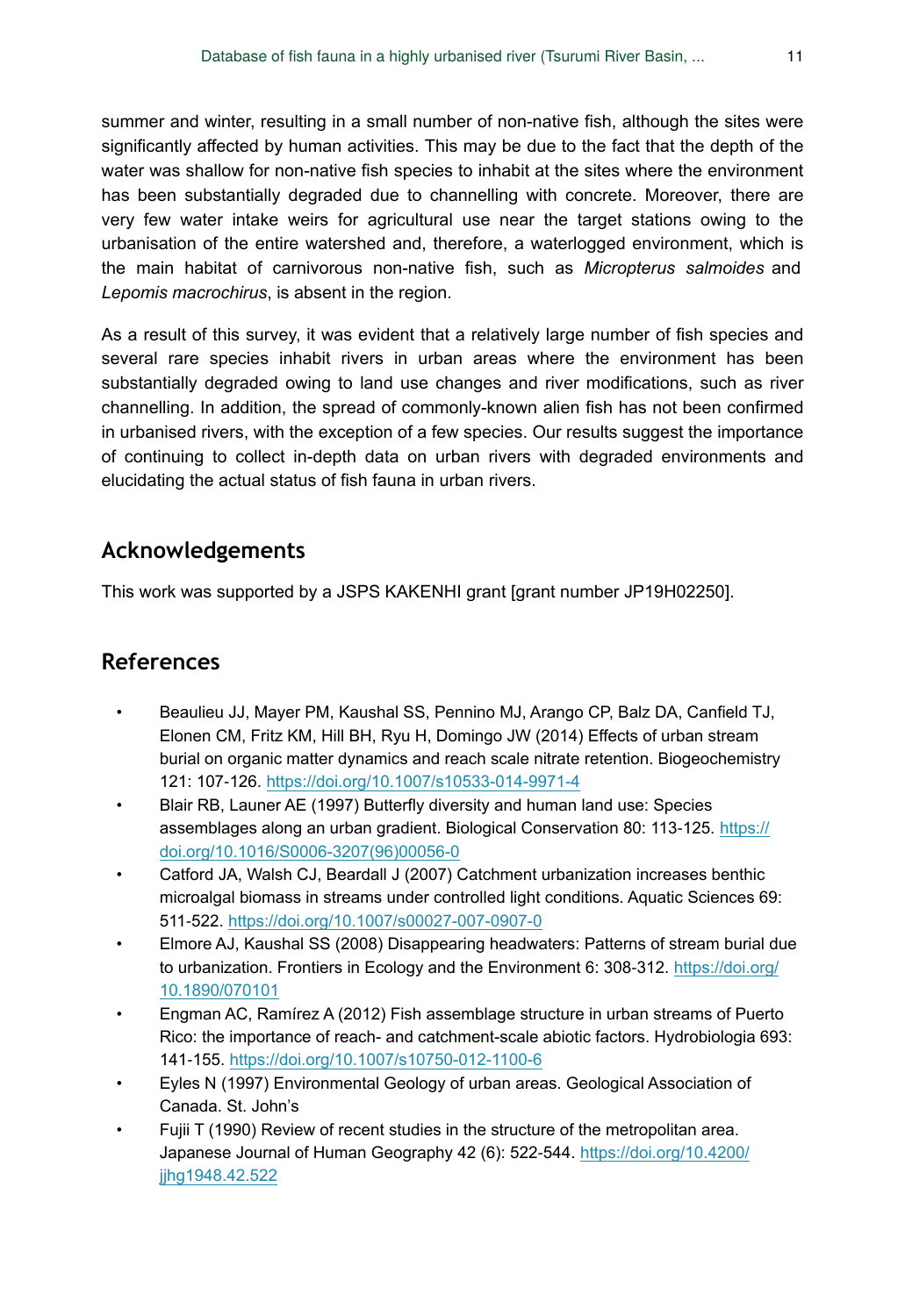- <span id="page-11-15"></span>• Higuchi F, Mizuo H, Fukushima S, Maekawa W (1997) Comparison of the distribution patterns of common minnow *Zacco platypus* and Japanese fatminnow *Phoxinus lagowski steindachneri* in the Naturalistic Improvement Section, Unalternation Section. Journal of Environmental Laboratories Association 22 (3): 37‑43.
- <span id="page-11-12"></span>• Ina H, Kuramoto N (2003) The habitat of an endangered species, *Lefua echigonia*, in a small irrigation stream during irrigation and non-irrgation periods in Machida City, Tokyo. Journal of the Japanese Institute of Landscape Architecture 66 (5): 627-630. [https://](https://doi.org/10.5632/jila.66.627) [doi.org/10.5632/jila.66.627](https://doi.org/10.5632/jila.66.627)
- <span id="page-11-11"></span>• Itsukushima R (2019) Study of aquatic ecological regions using fish fauna and geographic archipelago factors. Ecological Indicators 96: 69‑80. [https://doi.org/10.1016/](https://doi.org/10.1016/j.ecolind.2018.08.057) [j.ecolind.2018.08.057](https://doi.org/10.1016/j.ecolind.2018.08.057)
- <span id="page-11-5"></span>• Itsukushima R, Ohtsuki K (2021) A century of stream burial due to urbanization in the Tokyo Metropolitan Area. Environmental Earth Sciences 80 (7). [https://doi.org/10.1007/](https://doi.org/10.1007/s12665-021-09524-7) [s12665-021-09524-7](https://doi.org/10.1007/s12665-021-09524-7)
- <span id="page-11-10"></span>• Itsukushma R, Maruoka K (2022) Biodiversity Data Journal. database\_fish\_urban\_tsurumi. Occurrence dataset. via GBIF.org on 2022-03-01.. URL: <https://doi.org/10.15468/3hdv24>
- <span id="page-11-8"></span>• Kanagawga Prefecture (2006) Red Data Book. [http://conservation.jp/tanzawa/rdb/.](http://conservation.jp/tanzawa/rdb/) Accessed on: 2022-2-17.
- <span id="page-11-7"></span>• Kawanabe H, Mizuno N (1989) Freshwater fishes of Japan. YAMA-KEI Publishers Co., Tokyo. [In Japanese].
- <span id="page-11-3"></span>• Kowarik I (2011) Novel urban ecosystems, biodiversity, and conservation. Environmental Пollution 159 (8-9): 1974‑1983. [https://doi.org/10.1016/j.envpol.](https://doi.org/10.1016/j.envpol.2011.02.022) [2011.02.022](https://doi.org/10.1016/j.envpol.2011.02.022)
- <span id="page-11-14"></span>• Mabuchi K, Senou H, Nishida M (2008) Mitochondrial DNA analysis reveals cryptic large-scale invasion of nonnative genotypes of common carp (*Cyprinus carpio*) in Japan. Molecular Ecology 17: 796‑809. [https://doi.org/10.1111/j.1365-294X.](https://doi.org/10.1111/j.1365-294X.2007.03626.x) [2007.03626.x](https://doi.org/10.1111/j.1365-294X.2007.03626.x)
- <span id="page-11-4"></span>• Marchetti MP, Lockwood JL, Light TS (2006) Effects of urbanization on California's fish diversity: Differentiation, homogenization and the influence of spatial scale. Biological Conservation 127: 310‑318.<https://doi.org/10.1016/j.biocon.2005.04.025>
- <span id="page-11-2"></span>• McKinney ML (2002) Urbanization, biodiversity, and conservation. BioScience 52: 883‑890. [https://doi.org/10.1641/0006-3568\(2002\)052\[0883:UBAC\]2.0.CO;2](https://doi.org/10.1641/0006-3568(2002)052%5B0883:UBAC%5D2.0.CO;2)
- <span id="page-11-0"></span>• Meyer JL, Paul MJ, Taulbee WK (2005a) Stream ecosystem function in urbanizing landscapes. Journal of the North American Benthological Society 24 (3): 602‑612. <https://doi.org/10.1899/04-021.1>
- <span id="page-11-1"></span>• Meyer JL, Poole GC, Jones KL (2005b) Buried alive: Potential consequences of burying headwater streams in drainage pipes. In: Hatcher KJ (Ed.) Proceedings of the 2005 Georgia Water Resourcees Conference.
- <span id="page-11-6"></span>• Ministry of Land, Infrastructure, Transport and Tourism (2005) Fundamental river management policy of Tsurumi River Basin. [https://www.mlit.go.jp/river/basic\\_info/](https://www.mlit.go.jp/river/basic_info/jigyo_keikaku/gaiyou/seibi/pdf/tsurumi-1.pdf) [jigyo\\_keikaku/gaiyou/seibi/pdf/tsurumi-1.pdf.](https://www.mlit.go.jp/river/basic_info/jigyo_keikaku/gaiyou/seibi/pdf/tsurumi-1.pdf) Accessed on: 2022-2-17.
- <span id="page-11-9"></span>• Ministry of the Environment (2020) Red Data Book 2020: Threatened wildlife of Japan. <http://www.env.go.jp/press/107905.html>. Accessed on: 2022-2-17.
- <span id="page-11-13"></span>• Mitsuo Y, Nishida K, Senga Y (2007) A research on habitat condition of Hotoke Loach in "Yatu" waters -case study of the upper stream of the Okuri River. Transactions of the Japanese Society of Irrigation, Drainage and Rural Engineering 250: 99-105.